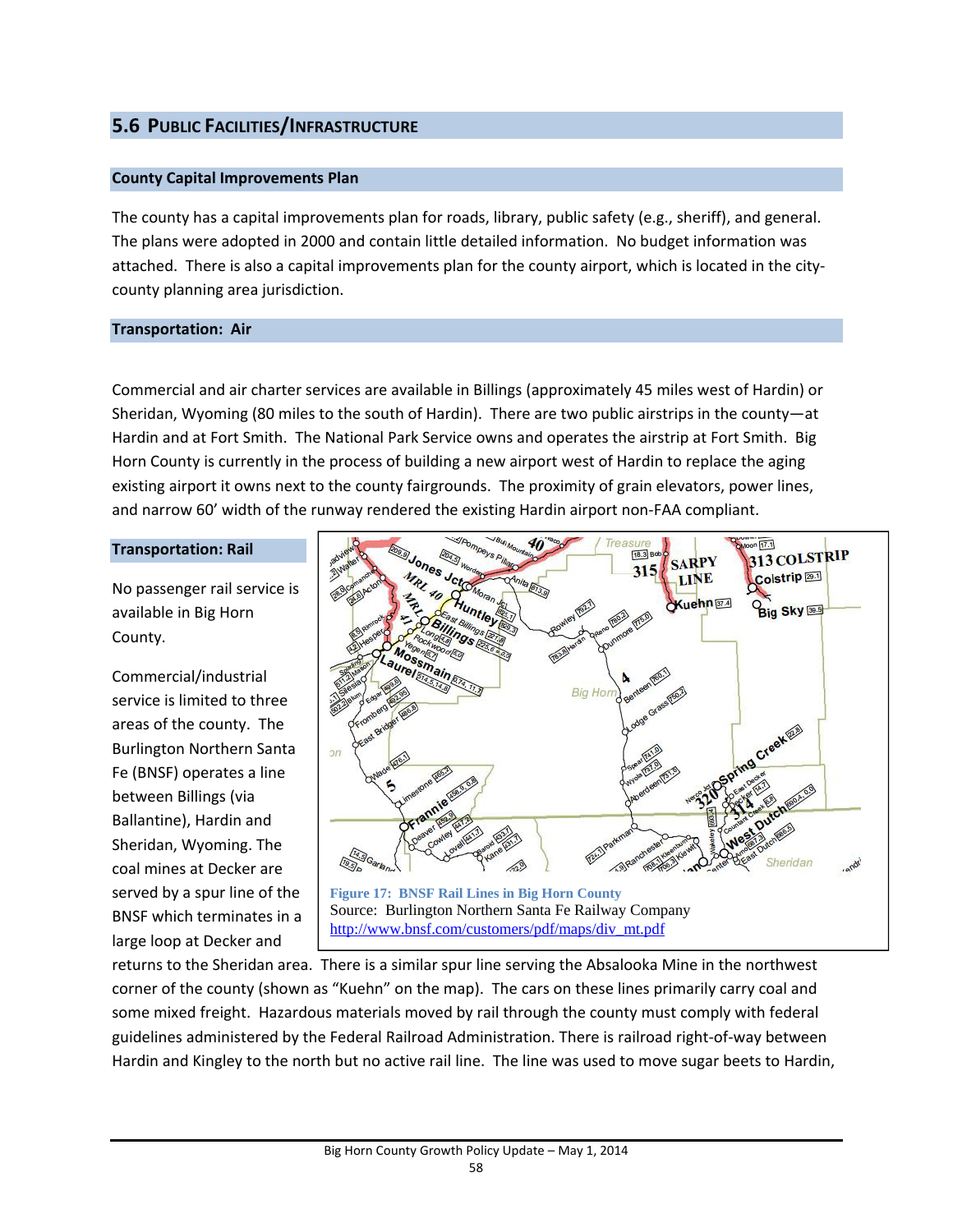when the sugar beet factory was operating. Rail traffic on the operating lines has increased over the past decade.

# **Transportation: Roads**

Big Horn County is served by a system including interstate, state primary, state secondary, county, Bureau of Indian Affairs, and National Park Service roads.

Based on statistics presented in the following table, there are some places that have very little change in traffic and others with major increases. The map inset shows the highway sections, but numbers in the table and map may be different because of slightly different segments. Traffic on Highway 384 nearly doubled between 2001 and 2011, when coal trucks began transporting coal to the power plan north of Hardin.

| <b>Highway</b> | Location                           | <b>2001 AADT</b> | <b>2011 AADT</b> | % Change |
|----------------|------------------------------------|------------------|------------------|----------|
|                | Jct W Hardin Interchange to Jct US |                  |                  |          |
| $I-90$         | 212<br>(RP 495+1.019-510+0.890)    | 6,696            | 6,729            | 0.5%     |
|                | Jct US 212 to MT/WY Border         |                  |                  |          |
|                | (RP 510+0.890-554+0.438)           | 3,449            | 3,955            | 14.7%    |
|                | Jct I-90 to Jct S-314              |                  |                  |          |
| <b>US 212</b>  | (RP 000+0.000-023+0.596)           | 1,582            | 1,627            | 2.8%     |
|                | Jct S-314 to Lame Deer             |                  |                  |          |
|                | (RP 023+0.596-041+0.965)           | 2,290            | 2,773            | 21.1%    |
|                | Jct I-90 to Jct I-94               |                  |                  |          |
| MT 47          | (RP 001+0.039-029+0.767)           | 852              | 785              | $-7.9%$  |
|                | Jct 3rd St W in Hardin to entering |                  |                  |          |
|                | Bighorn Canyon National Rec Area   |                  |                  |          |
| $S-313$        | (RP 000+0.790-038+0.730)           | 1,063            | 1,116            | 5.0%     |
|                | MT/WY border to Jct S-566          |                  |                  |          |
| $S-314$        | (RP 000+0.000-017+0.522)           | 549              | 663              | 20.8%    |
|                | Jct S-566 to Jct US 212            |                  |                  |          |
|                | (RP 017+0.522-044+0.078)           | 270              | 374              | 38.5%    |
|                | Jct Mountain Crow Frontage Rd to   |                  |                  |          |
|                | Sarpy Ck Rd                        |                  |                  |          |
| S-384          | (RP 001+0.170-025+0.772)           | 402              | 761              | 89.3%    |
|                | Jct Sarpy Ck Rd to Jct I-94        |                  |                  |          |
|                | (RP 025+0.772-057+0.242)           | 92               | 106              | 15.2%    |

### **Table 19: Change in Highway Traffic 2001-2011**

Source: Marie Stump, MDT|Planning Division, Traffic Data Collection Section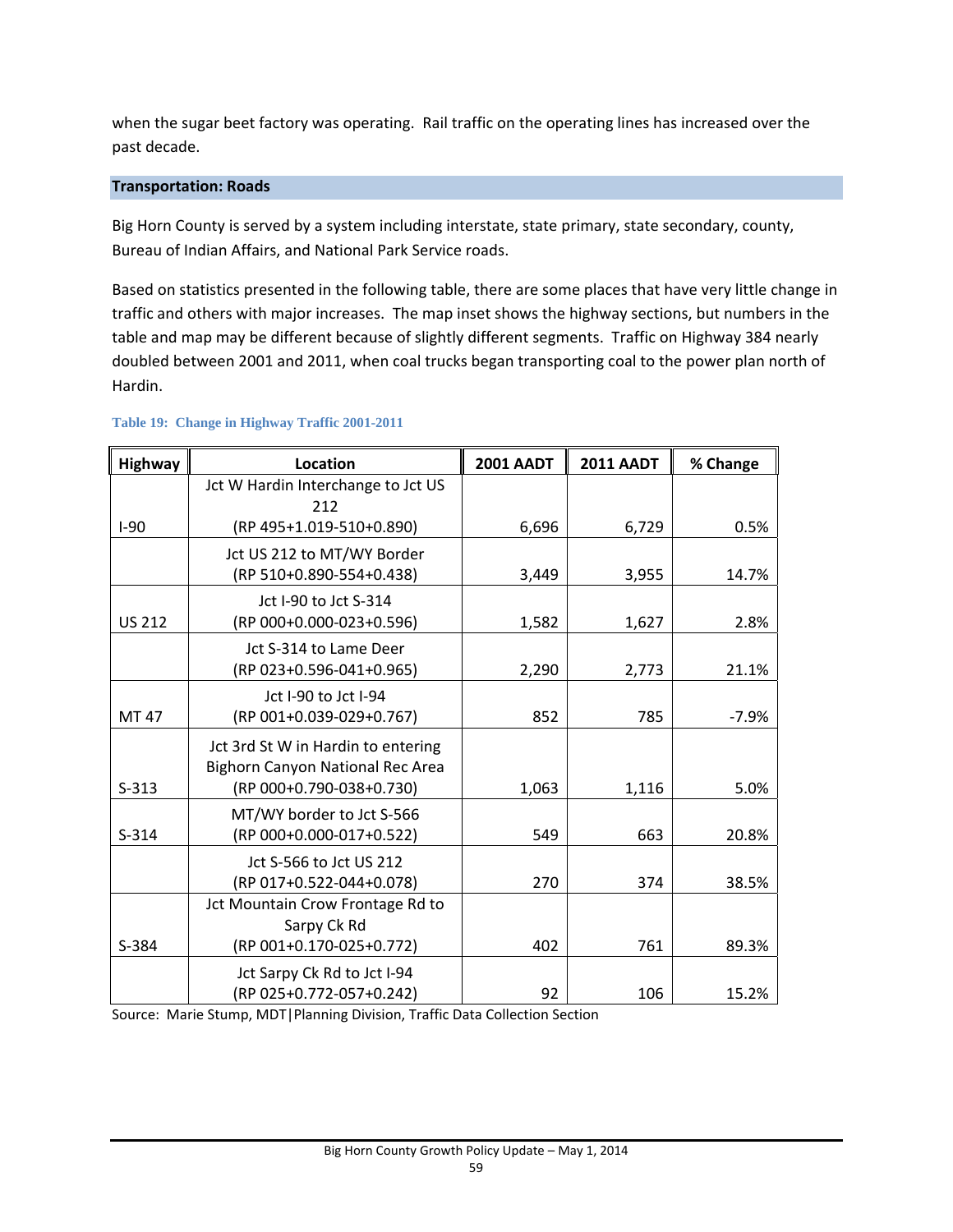The Big Horn County road department is responsible for 1500 miles of roads and bridges. The Bureau of Indian Affairs maintains the road between Pryor and St. Xavier, the road between Lodge Grass and St. Xavier, much of the network of roads on the Crow Reservation south and west of Lodge Grass, and the Muddy Creek Road on the Northern Cheyenne Reservation.



The road network in the county provides access routes to each community, but is not accurately described as a system. Roads are of varying standards, signing, and levels of maintenance. Routes are frequently circuitous owing to the rivers and mountain ranges and complicating the provision of all types of services to residents. Many county residents make difficult, daily commutes because they reside in one area of the county and work in another. Traffic fatalities are common in Big Horn County despite the relatively small population. Over the 10‐year period 2002‐2011 there was an average of 10.6 traffic fatalities per year. (Montana Department of Transportation)

The Big Horn County Subdivision Regulations contain a section on roads. This direction provides standards for road design with which developers must comply. The road standards in the county regulations were adapted from model regulations developed by the state.

# **Water Systems**

Water is provided to residents from individual wells, privately and municipally‐owned systems, and systems operated by the Tribes, BIA, National Park Service, and Bureau of Reclamation. There are 31 public water supply systems in Big Horn County, according to the Montana Department Environmental Quality. The list does not include systems operated by tribal government or BIA.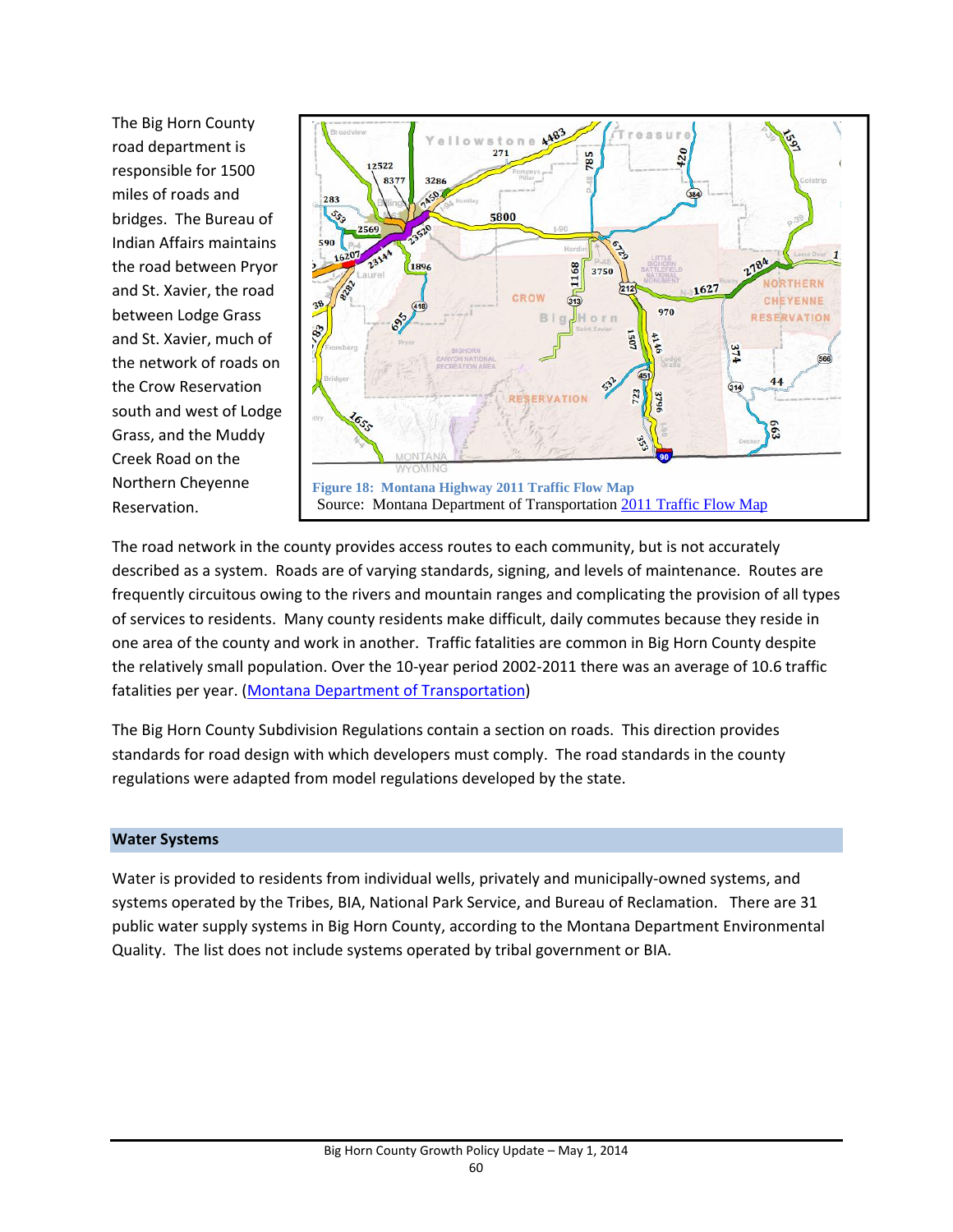| Water Supply Systems Permitted by Montana DEQ in Big Horn County 2013 |              |                                   |  |  |
|-----------------------------------------------------------------------|--------------|-----------------------------------|--|--|
| <b>Water System Name</b>                                              | <b>Type</b>  | Primary<br>Water<br><b>Source</b> |  |  |
| Fort Smith Water And Sewer District                                   | C            | GW                                |  |  |
| Hardin City Of                                                        | C            | <b>SW</b>                         |  |  |
| Lodge Grass Town Of                                                   | $\mathsf{C}$ | GW                                |  |  |
| <b>Quality Water</b>                                                  | C            | <b>SWP</b>                        |  |  |
| Wegner Water Service Hauler                                           | $\mathsf{C}$ | <b>SWP</b>                        |  |  |
| Yellowtail Dam Gc Lower System                                        | C            | GW                                |  |  |
| Yellowtail Dam Mk Upper System                                        | $\mathsf{C}$ | GW                                |  |  |
| 7th Ranch RV Camp                                                     | <b>NC</b>    | GW                                |  |  |
| Big Horn Co Historical Museum                                         | NС           | <b>SWP</b>                        |  |  |
| Chief Plenty Coups Museum                                             | <b>NC</b>    | GW                                |  |  |
| Cottonwood Camp Fort Smith                                            | <b>NC</b>    | GW                                |  |  |
| Fort Custer Golf Club Inc                                             | <b>NC</b>    | <b>SWP</b>                        |  |  |
| <b>Hardin Eastbound Rest Area</b>                                     | ΝC           | GW                                |  |  |
| Hardin Koa                                                            | <b>NC</b>    | GW                                |  |  |
| Hardin Koa Cistern                                                    | ΝC           | <b>SWP</b>                        |  |  |
| Hardin Westbound Rest Area                                            | NС           | GW                                |  |  |
| Historical Land Preservation Co. Inc.                                 | <b>NC</b>    | GW                                |  |  |
| Kirby Saloon                                                          | NС           | GW                                |  |  |
| Ok A Beh Marina                                                       | <b>NC</b>    | GW                                |  |  |
| Spring Creek Tavern Hardin                                            | <b>NC</b>    | GW                                |  |  |
| Tongue River Pee Wee Point                                            | NС           | GW                                |  |  |
| Tongue River - Campers Point                                          | <b>NC</b>    | GW                                |  |  |
| Yellowtail Dam Powerplant And Visitor Center                          | <b>NC</b>    | <b>SW</b>                         |  |  |
| Absaloka Mine                                                         | <b>NTNC</b>  | GW                                |  |  |
| <b>East Decker Coal Mine</b>                                          | <b>NTNC</b>  | GW                                |  |  |
| Little Bighorn Battlefield Nm                                         | <b>NTNC</b>  | GW                                |  |  |
| Spring Creek Coal Domestic                                            | <b>NTNC</b>  | GW                                |  |  |
| Spring Creek Mine                                                     | <b>NTNC</b>  | <b>SWP</b>                        |  |  |
| St Charles School                                                     | <b>NTNC</b>  | GW                                |  |  |
| Wegner Water Service Bottling Plant                                   | <b>NTNC</b>  | <b>SWP</b>                        |  |  |
| West Decker Coal Mine                                                 | <b>NTNC</b>  | GW                                |  |  |

#### **Table 20: Permitted Water Supply Systems in Big Horn County**

Source: Montana DEQ website: http://sdwisdww.mt.gov:8080/DWW/index.jsp

C Community: Serves at least 15 service connections used by year-round residents or regularly serves 25 year-round residents

NTNC Non-Transient Non-Community: Serves at least the same 25 non-residential individuals during 6 months of the year NC Transient Non‐Community: Regularly serves at least 25 non‐residential individuals (transient) during 60 or more days per year<br>Ground Water

GW Ground Water SW Surface Water SWP System purchases water that originates from a surface source